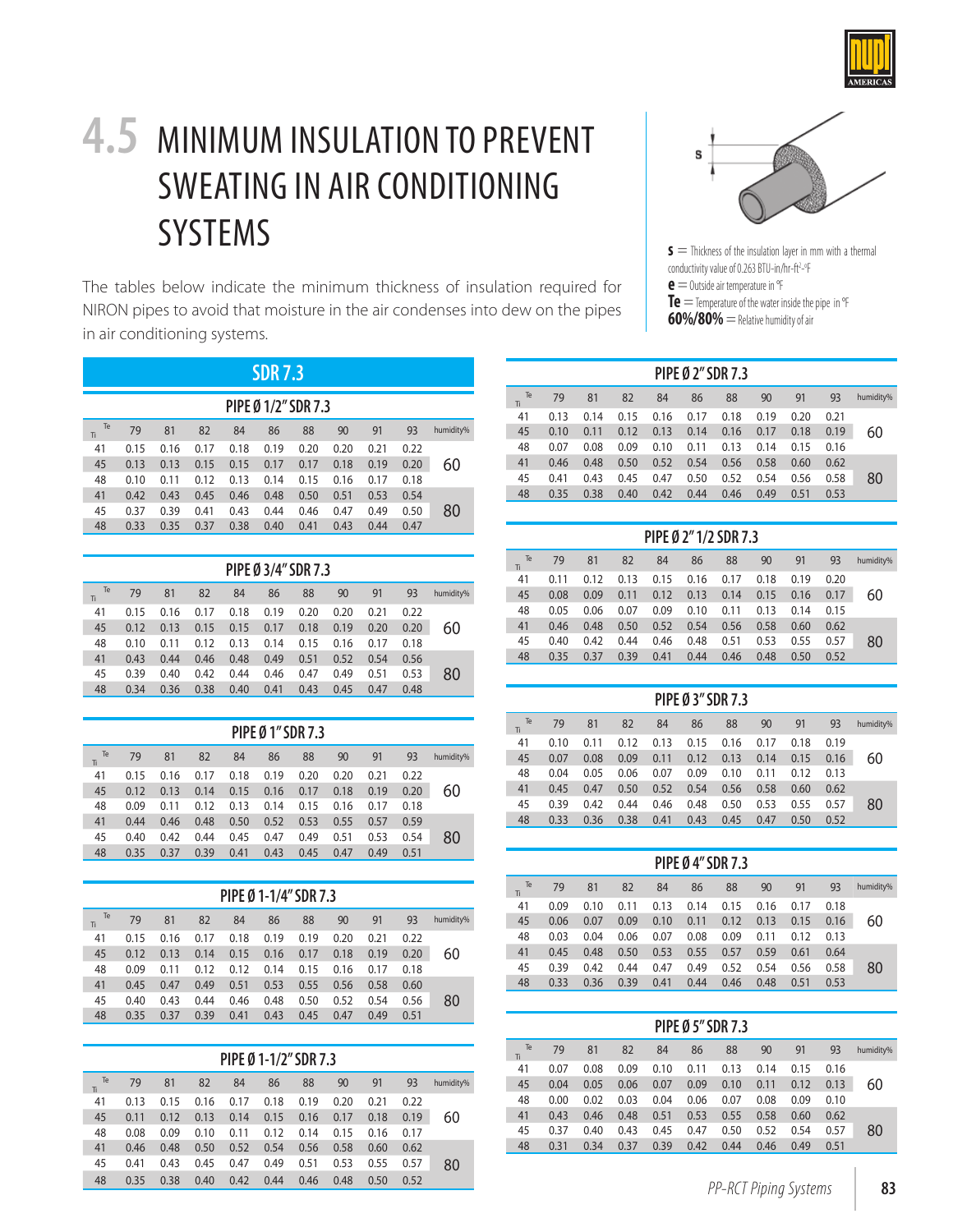

| PIPE Ø 6" SDR 7.3 |      |      |      |      |      |      |      |      |      |           |  |  |
|-------------------|------|------|------|------|------|------|------|------|------|-----------|--|--|
| Te<br>Ti          | 79   | 81   | 82   | 84   | 86   | 88   | 90   | 91   | 93   | humidity% |  |  |
| 41                | 0.03 | 0.04 | 0.06 | 0.07 | 0.08 | 0.09 | 0.10 | 0.11 | 0.13 |           |  |  |
| 45                | 0.00 | 0.01 | 0.02 | 0.04 | 0.05 | 0.06 | 0.07 | 0.08 | 0.09 | 60        |  |  |
| 48                | 0.00 | 0.00 | 0.00 | 0.01 | 0.02 | 0.03 | 0.04 | 0.06 | 0.07 |           |  |  |
| 41                | 0.41 | 0.44 | 0.46 | 0.48 | 0.51 | 0.53 | 0.56 | 0.58 | 0.60 |           |  |  |
| 45                | 0.35 | 0.37 | 0.40 | 0.42 | 0.44 | 0.47 | 0.49 | 0.52 | 0.54 | 80        |  |  |
| 48                | 0.28 | 0.31 | 0.33 | 0.36 | 0.39 | 0.41 | 0.44 | 0.46 | 0.49 |           |  |  |

## **SDR 11**

| <b>PIPE Ø 1″ SDR 11</b> |      |      |      |      |      |      |      |      |      |           |  |
|-------------------------|------|------|------|------|------|------|------|------|------|-----------|--|
| Te<br>Ti                | 79   | 81   | 82   | 84   | 86   | 88   | 90   | 91   | 93   | humidity% |  |
| 41                      | 0.16 | 0.17 | 0,18 | 0,19 | 0,20 | 0,21 | 0,22 | 0.22 | 0.23 |           |  |
| 45                      | 0.13 | 0.15 | 0,15 | 0,17 | 0,18 | 0.19 | 0,20 | 0.20 | 0,22 | 60        |  |
| 48                      | 0.11 | 0.12 | 0,13 | 0,14 | 0,15 | 0.17 | 0.18 | 0.19 | 0,20 |           |  |
| 41                      | 0.46 | 0.48 | 0,50 | 0,52 | 0,53 | 0,55 | 0,57 | 0,58 | 0.60 |           |  |
| 45                      | 0.41 | 0.43 | 0.45 | 0,47 | 0.48 | 0.50 | 0,52 | 0.54 | 0.56 | 80        |  |
| 48                      | 0,36 | 0,38 | 0,40 | 0,42 | 0,44 | 0,45 | 0,47 | 0.49 | 0,52 |           |  |

| PIPE Ø Ø 1-1/4" SDR 11 |           |      |      |      |      |      |      |      |      |      |           |  |  |
|------------------------|-----------|------|------|------|------|------|------|------|------|------|-----------|--|--|
|                        | Te<br>Tì. | 79   | 81   | 82   | 84   | 86   | 88   | 90   | 91   | 93   | humidity% |  |  |
|                        | 41        | 0.16 | 0.17 | 0,18 | 0.19 | 0.20 | 0,21 | 0.22 | 0.23 | 0.24 |           |  |  |
|                        | 45        | 0.13 | 0.14 | 0,15 | 0,16 | 0,17 | 0,18 | 0,20 | 0,20 | 0,22 | 60        |  |  |
|                        | 48        | 0.10 | 0.11 | 0,13 | 0,14 | 0,15 | 0.16 | 0,17 | 0.18 | 0.19 |           |  |  |
|                        | 41        | 0.47 | 0.49 | 0,51 | 0,53 | 0,55 | 0,57 | 0,59 | 0.61 | 0,63 |           |  |  |
|                        | 45        | 0.42 | 0.44 | 0.46 | 0.48 | 0.50 | 0.52 | 0.54 | 0.56 | 0,58 | 80        |  |  |
|                        | 48        | 0,37 | 0,39 | 0,41 | 0,43 | 0,45 | 0,47 | 0,49 | 0,51 | 0,53 |           |  |  |

|          | PIPE Ø Ø 1-1/2" SDR 11 |      |      |      |      |      |      |      |      |           |  |  |  |  |
|----------|------------------------|------|------|------|------|------|------|------|------|-----------|--|--|--|--|
| Te<br>Ti | 79                     | 81   | 82   | 84   | 86   | 88   | 90   | 91   | 93   | humidity% |  |  |  |  |
| 41       | 0.15                   | 0.17 | 0.18 | 0.19 | 0.20 | 0.21 | 0,22 | 0.23 | 0.24 |           |  |  |  |  |
| 45       | 0.13                   | 0.14 | 0,15 | 0.16 | 0,17 | 0,18 | 0.19 | 0.20 | 0,21 | 60        |  |  |  |  |
| 48       | 0.10                   | 0.11 | 0,12 | 0,13 | 0,15 | 0,16 | 0.17 | 0.18 | 0,19 |           |  |  |  |  |
| 41       | 0.48                   | 0.50 | 0,52 | 0,54 | 0,56 | 0,58 | 0.60 | 0.62 | 0.64 |           |  |  |  |  |
| 45       | 0.43                   | 0.45 | 0,47 | 0.49 | 0,51 | 0,53 | 0,55 | 0.57 | 0.59 | 80        |  |  |  |  |
| 48       | 0,37                   | 0.40 | 0,42 | 0,44 | 0.46 | 0,48 | 0,50 | 0.52 | 0,54 |           |  |  |  |  |

| <b>PIPE Ø 2" SDR 11</b> |      |      |      |      |      |      |      |      |      |           |  |  |  |
|-------------------------|------|------|------|------|------|------|------|------|------|-----------|--|--|--|
| Te<br>Ti                | 79   | 81   | 82   | 84   | 86   | 88   | 90   | 91   | 93   | humidity% |  |  |  |
| 41                      | 0.15 | 0.16 | 0,17 | 0.19 | 0.20 | 0,20 | 0.22 | 0.22 | 0.24 |           |  |  |  |
| 45                      | 0.12 | 0,13 | 0,14 | 0.15 | 0,17 | 0,17 | 0.19 | 0.20 | 0,21 | 60        |  |  |  |
| 48                      | 0.09 | 0.11 | 0,11 | 0.13 | 0.14 | 0,15 | 0.16 | 0.17 | 0,19 |           |  |  |  |
| 41                      | 0.48 | 0.50 | 0,52 | 0.54 | 0.56 | 0,58 | 0.60 | 0.62 | 0,64 |           |  |  |  |
| 45                      | 0.43 | 0.45 | 0.48 | 0,50 | 0,52 | 0,54 | 0,56 | 0,58 | 0,60 | 80        |  |  |  |
| 48                      | 0,38 | 0.40 | 0,42 | 0,44 | 0,46 | 0.48 | 0,50 | 0.52 | 0.55 |           |  |  |  |

| PIPE Ø 2-1/2" SDR 11 |      |      |      |      |      |      |      |      |      |           |  |  |  |
|----------------------|------|------|------|------|------|------|------|------|------|-----------|--|--|--|
| Te<br>Ti             | 79   | 81   | 82   | 84   | 86   | 88   | 90   | 91   | 93   | humidity% |  |  |  |
| 41                   | 0.14 | 0.15 | 0.17 | 0.18 | 0,19 | 0.20 | 0.21 | 0.22 | 0.23 |           |  |  |  |
| 45                   | 0.11 | 0,13 | 0,14 | 0,15 | 0,16 | 0,18 | 0,19 | 0,20 | 0,20 | 60        |  |  |  |
| 48                   | 0.08 | 0.10 | 0,11 | 0,12 | 0,13 | 0,14 | 0.15 | 0.17 | 0.18 |           |  |  |  |
| 41                   | 0.49 | 0.51 | 0.54 | 0,56 | 0,58 | 0,60 | 0,62 | 0.64 | 0.66 |           |  |  |  |
| 45                   | 0.44 | 0.46 | 0.48 | 0,51 | 0,53 | 0,55 | 0.57 | 0.59 | 0.61 | 80        |  |  |  |
| 48                   | 0,38 | 0.41 | 0,43 | 0,45 | 0,48 | 0,50 | 0,52 | 0.54 | 0.56 |           |  |  |  |

| <b>PIPE Ø 3" SDR 11</b> |      |      |      |      |      |      |      |      |      |           |  |  |
|-------------------------|------|------|------|------|------|------|------|------|------|-----------|--|--|
| Te<br>Ti                | 79   | 81   | 82   | 84   | 86   | 88   | 90   | 91   | 93   | humidity% |  |  |
| 41                      | 0,13 | 0.15 | 0,16 | 0,17 | 0,18 | 0,19 | 0,20 | 0,21 | 0,22 |           |  |  |
| 45                      | 0.11 | 0.12 | 0,13 | 0.14 | 0,15 | 0,17 | 0,18 | 0,19 | 0,20 | 60        |  |  |
| 48                      | 0,07 | 0.09 | 0.10 | 0.11 | 0,12 | 0,13 | 0,15 | 0.16 | 0,17 |           |  |  |
| 41                      | 0.49 | 0,51 | 0,54 | 0,56 | 0,58 | 0,60 | 0,62 | 0,64 | 0,66 |           |  |  |
| 45                      | 0.43 | 0.45 | 0.48 | 0.50 | 0,52 | 0,54 | 0,56 | 0.59 | 0.61 | 80        |  |  |
| 48                      | 0,37 | 0,40 | 0,43 | 0,45 | 0,47 | 0,49 | 0,51 | 0,53 | 0,56 |           |  |  |

| <b>PIPE Ø 4" SDR 11</b> |      |      |      |      |      |      |      |      |      |           |  |  |
|-------------------------|------|------|------|------|------|------|------|------|------|-----------|--|--|
| Te<br>Ti                | 79   | 81   | 82   | 84   | 86   | 88   | 90   | 91   | 93   | humidity% |  |  |
| 41                      | 0.12 | 0.13 | 0,15 | 0,16 | 0,17 | 0.18 | 0,19 | 0.20 | 0.22 |           |  |  |
| 45                      | 0.09 | 0,11 | 0,12 | 0,13 | 0,14 | 0,15 | 0,17 | 0,18 | 0,19 | 60        |  |  |
| 48                      | 0.06 | 0.07 | 0.09 | 0,10 | 0.11 | 0,12 | 0,13 | 0.15 | 0.16 |           |  |  |
| 41                      | 0.49 | 0,51 | 0,54 | 0,56 | 0,58 | 0,61 | 0,63 | 0,65 | 0.67 |           |  |  |
| 45                      | 0.43 | 0.45 | 0.48 | 0,50 | 0,52 | 0,55 | 0,57 | 0,59 | 0.62 | 80        |  |  |
| 48                      | 0.37 | 0,39 | 0,42 | 0,44 | 0,46 | 0,49 | 0,51 | 0,54 | 0,56 |           |  |  |

| <b>PIPE Ø Ø 5" SDR 11</b> |      |      |      |      |      |      |      |      |      |           |  |  |  |
|---------------------------|------|------|------|------|------|------|------|------|------|-----------|--|--|--|
| Te<br>Ti                  | 79   | 81   | 82   | 84   | 86   | 88   | 90   | 91   | 93   | humidity% |  |  |  |
| 41                        | 0.11 | 0.13 | 0,14 | 0,15 | 0.16 | 0,17 | 0,19 | 0.20 | 0.21 |           |  |  |  |
| 45                        | 0.08 | 0.09 | 0,11 | 0,12 | 0,13 | 0,14 | 0,15 | 0,17 | 0.18 | 60        |  |  |  |
| 48                        | 0.05 | 0.06 | 0,07 | 0,09 | 0,10 | 0,11 | 0,12 | 0.13 | 0,15 |           |  |  |  |
| 41                        | 0.49 | 0,51 | 0,54 | 0,56 | 0,58 | 0,61 | 0,63 | 0,65 | 0,67 |           |  |  |  |
| 45                        | 0.43 | 0.45 | 0,48 | 0,50 | 0,52 | 0,55 | 0,57 | 0.59 | 0.62 | 80        |  |  |  |
| 48                        | 0,37 | 0,39 | 0,42 | 0,44 | 0,46 | 0,49 | 0,51 | 0,54 | 0,56 |           |  |  |  |

| PIPE Ø Ø 6" SDR 11 |      |      |      |      |      |      |      |      |      |           |  |  |  |
|--------------------|------|------|------|------|------|------|------|------|------|-----------|--|--|--|
| Te<br>Ti           | 79   | 81   | 82   | 84   | 86   | 88   | 90   | 91   | 93   | humidity% |  |  |  |
| 41                 | 0.09 | 0.10 | 0,11 | 0,13 | 0.14 | 0.15 | 0.16 | 0.17 | 0.19 |           |  |  |  |
| 45                 | 0.06 | 0.07 | 0,08 | 0.09 | 0,11 | 0,12 | 0,13 | 0,14 | 0.16 | 60        |  |  |  |
| 48                 | 0.03 | 0.04 | 0,05 | 0.06 | 0,07 | 0.09 | 0.10 | 0.11 | 0.13 |           |  |  |  |
| 41                 | 0.47 | 0,50 | 0,52 | 0,54 | 0,57 | 0,59 | 0,61 | 0,64 | 0,66 |           |  |  |  |
| 45                 | 0.41 | 0.44 | 0,46 | 0.48 | 0,51 | 0,53 | 0,56 | 0,58 | 0.60 | 80        |  |  |  |
| 48                 | 0,35 | 0,38 | 0,40 | 0,43 | 0,45 | 0,47 | 0,50 | 0,52 | 0,55 |           |  |  |  |

| <b>PIPE Ø 8" SDR 11</b> |      |      |      |      |      |      |      |      |      |           |  |  |
|-------------------------|------|------|------|------|------|------|------|------|------|-----------|--|--|
| Te<br>Tì                | 79   | 81   | 82   | 84   | 86   | 88   | 90   | 91   | 93   | humidity% |  |  |
| 41                      | 0.07 | 0.08 | 0.09 | 0,10 | 0.11 | 0.13 | 0.14 | 0.15 | 0.16 |           |  |  |
| 45                      | 0.04 | 0,05 | 0,06 | 0,07 | 0,08 | 0,09 | 0,11 | 0,12 | 0,13 | 60        |  |  |
| 48                      | 0.00 | 0.02 | 0,03 | 0,04 | 0,06 | 0.07 | 0,08 | 0.09 | 0,10 |           |  |  |
| 41                      | 0.45 | 0.48 | 0,51 | 0,53 | 0,56 | 0,58 | 0,60 | 0,63 | 0,65 |           |  |  |
| 45                      | 0.39 | 0.42 | 0.44 | 0,47 | 0.49 | 0,52 | 0,54 | 0,57 | 0,59 | 80        |  |  |
| 48                      | 0,32 | 0,35 | 0,38 | 0,41 | 0,43 | 0.46 | 0,48 | 0,51 | 0,54 |           |  |  |

| <b>PIPE Ø 10" SDR 11</b> |      |      |      |      |      |      |      |      |      |           |  |  |
|--------------------------|------|------|------|------|------|------|------|------|------|-----------|--|--|
| Te<br>Ti                 | 79   | 81   | 82   | 84   | 86   | 88   | 90   | 91   | 93   | humidity% |  |  |
| 41                       | 0.04 | 0.05 | 0.06 | 0,07 | 0,08 | 0.09 | 0,11 | 0.12 | 0.13 |           |  |  |
| 45                       | 0.00 | 0,02 | 0,03 | 0,04 | 0,06 | 0,07 | 0,08 | 0,09 | 0,10 | 60        |  |  |
| 48                       | 0.00 | 0.00 | 0.00 | 0,01 | 0,02 | 0.04 | 0.05 | 0.06 | 0.07 |           |  |  |
| 41                       | 0.43 | 0.46 | 0.48 | 0,51 | 0,54 | 0,57 | 0.59 | 0,62 | 0.65 |           |  |  |
| 45                       | 0.36 | 0.39 | 0,43 | 0.46 | 0,49 | 0,52 | 0,55 | 0.58 | 0.57 | 80        |  |  |
| 48                       | 0.30 | 0.33 | 0.35 | 0,38 | 0,41 | 0.44 | 0.46 | 0.49 | 0.52 |           |  |  |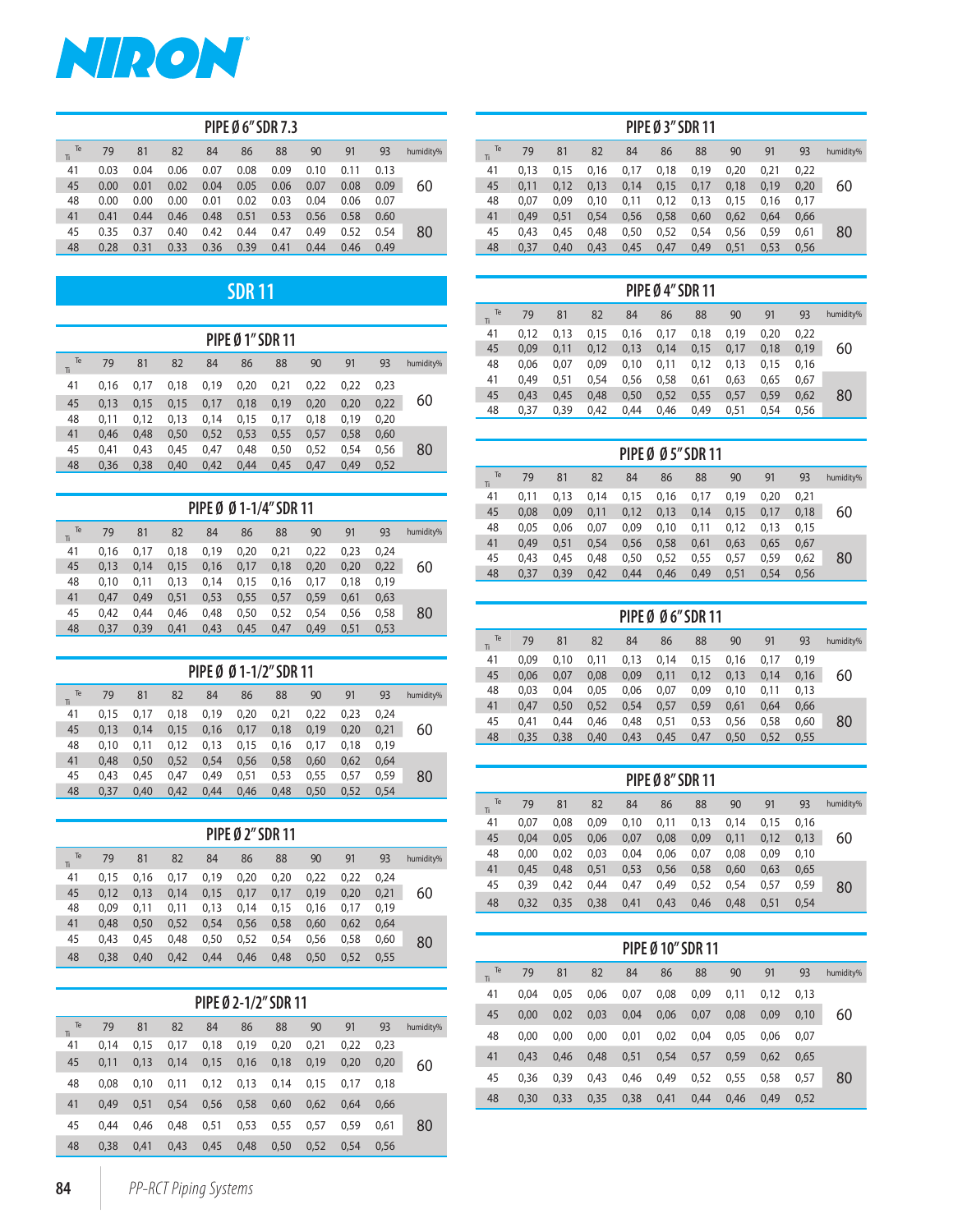

| PIPE Ø 12" SDR 11 |      |      |      |      |      |      |      |      |      |           |  |  |
|-------------------|------|------|------|------|------|------|------|------|------|-----------|--|--|
| Te<br>Ti          | 79   | 81   | 82   | 84   | 86   | 88   | 90   | 91   | 93   | humidity% |  |  |
| 41                | 0.00 | 0.01 | 0.02 | 0.03 | 0.04 | 0.06 | 0.07 | 0.08 | 0.09 |           |  |  |
| 45                | 0.00 | 0.00 | 0,00 | 0.00 | 0,02 | 0,03 | 0.04 | 0.05 | 0.06 | 60        |  |  |
| 48                | 0.00 | 0.00 | 0,00 | 0.00 | 0.00 | 0,00 | 0,01 | 0.02 | 0.03 |           |  |  |
| 41                | 0.41 | 0.43 | 0,46 | 0,49 | 0,52 | 0,54 | 0,57 | 0.60 | 0,63 |           |  |  |
| 45                | 0.33 | 0.35 | 0.38 | 0.41 | 0.44 | 0.46 | 0.49 | 0.52 | 0.55 | 80        |  |  |
| 48                | 0,26 | 0,29 | 0,31 | 0,34 | 0,37 | 0,40 | 0,43 | 0,45 | 0,48 |           |  |  |

| PIPE Ø 14" SDR 11 |      |      |      |      |      |      |      |      |      |           |  |  |
|-------------------|------|------|------|------|------|------|------|------|------|-----------|--|--|
| Te<br>Ti          | 79   | 81   | 82   | 84   | 86   | 88   | 90   | 91   | 93   | humidity% |  |  |
| 41                | 0.00 | 0.00 | 0.00 | 0,01 | 0.02 | 0.03 | 0.04 | 0.06 | 0.07 |           |  |  |
| 45                | 0.00 | 0.00 | 0.00 | 0,00 | 0.00 | 0.00 | 0,01 | 0.02 | 0.04 | 60        |  |  |
| 48                | 0.00 | 0.00 | 0.00 | 0.00 | 0.00 | 0.00 | 0.00 | 0.00 | 0.01 |           |  |  |
| 41                | 0.37 | 0.40 | 0,43 | 0,45 | 0,48 | 0,51 | 0,54 | 0.56 | 0.59 |           |  |  |
| 45                | 0.30 | 0.33 | 0,35 | 0,38 | 0.41 | 0,44 | 0.46 | 0.49 | 0.52 | 80        |  |  |
| 48                | 0,23 | 0.26 | 0,29 | 0,31 | 0,34 | 0,37 | 0,40 | 0.43 | 0,45 |           |  |  |

|          | <b>PIPE Ø 16" SDR 11</b> |      |      |      |      |      |      |      |      |           |  |  |  |  |
|----------|--------------------------|------|------|------|------|------|------|------|------|-----------|--|--|--|--|
| Te<br>Ti | 79                       | 81   | 82   | 84   | 86   | 88   | 90   | 91   | 93   | humidity% |  |  |  |  |
| 41       | 0.00                     | 0.00 | 0.00 | 0.00 | 0.00 | 0.00 | 0,01 | 0.02 | 0.04 |           |  |  |  |  |
| 45       | 0.00                     | 0.00 | 0,00 | 0,00 | 0.00 | 0.00 | 0,00 | 0,00 | 0.01 | 60        |  |  |  |  |
| 48       | 0,00                     | 0.00 | 0,00 | 0,00 | 0,00 | 0,00 | 0,00 | 0.00 | 0,00 |           |  |  |  |  |
| 41       | 0.34                     | 0.37 | 0.40 | 0,43 | 0.45 | 0.48 | 0,51 | 0.54 | 0.56 |           |  |  |  |  |
| 45       | 0.28                     | 0.30 | 0,33 | 0,36 | 0,39 | 0,41 | 0,44 | 0.47 | 0.50 | 80        |  |  |  |  |
| 48       | 0,20                     | 0,23 | 0,26 | 0,29 | 0,31 | 0,34 | 0,37 | 0,40 | 0,43 |           |  |  |  |  |

## **SDR 17**

| <b>PIPE Ø 2" SDR 17</b> |      |      |      |      |      |      |      |      |      |           |  |  |  |
|-------------------------|------|------|------|------|------|------|------|------|------|-----------|--|--|--|
| Te<br>Ti                | 79   | 81   | 82   | 84   | 86   | 88   | 90   | 91   | 93   | humidity% |  |  |  |
| 41                      | 0.17 | 0.18 | 0.19 | 0,20 | 0,21 | 0,22 | 0.24 | 0.25 | 0.26 |           |  |  |  |
| 45                      | 0.14 | 0,15 | 0.16 | 0,17 | 0,19 | 0,20 | 0,21 | 0,22 | 0,23 | 60        |  |  |  |
| 48                      | 0.11 | 0.12 | 0.13 | 0,14 | 0.15 | 0.17 | 0.18 | 0.19 | 0.20 |           |  |  |  |
| 41                      | 0.50 | 0.53 | 0,55 | 0,57 | 0,60 | 0,62 | 0,65 | 0,67 | 0,69 |           |  |  |  |
| 45                      | 0.45 | 0.47 | 0.50 | 0,52 | 0.54 | 0,57 | 0,59 | 0.61 | 0,64 | 80        |  |  |  |
| 48                      | 0.39 | 0.42 | 0.44 | 0,46 | 0.49 | 0,51 | 0,54 | 0,56 | 0,58 |           |  |  |  |

| PIPE Ø 2-1/2" SDR 17 |      |      |      |      |      |      |      |      |      |           |  |  |  |
|----------------------|------|------|------|------|------|------|------|------|------|-----------|--|--|--|
| Te<br>Ti             | 79   | 81   | 82   | 84   | 86   | 88   | 90   | 91   | 93   | humidity% |  |  |  |
| 41                   | 0.16 | 0.17 | 0.19 | 0.20 | 0,21 | 0.22 | 0.23 | 0.24 | 0.26 |           |  |  |  |
| 45                   | 0.13 | 0.15 | 0.16 | 0,17 | 0.18 | 0.19 | 0,20 | 0,22 | 0.23 | 60        |  |  |  |
| 48                   | 0.10 | 0.11 | 0,13 | 0,14 | 0,15 | 0.16 | 0,17 | 0.19 | 0.20 |           |  |  |  |
| 41                   | 0.51 | 0.54 | 0.56 | 0,58 | 0,61 | 0.63 | 0,65 | 0.68 | 0.70 |           |  |  |  |
| 45                   | 0.46 | 0.48 | 0.50 | 0,53 | 0,55 | 0,57 | 0,60 | 0,62 | 0,65 | 80        |  |  |  |
| 48                   | 0.40 | 0.43 | 0.45 | 0.47 | 0.50 | 0.52 | 0.54 | 0.57 | 0.59 |           |  |  |  |

|           | <b>PIPE Ø 3" SDR 17</b> |      |      |      |      |      |      |      |      |           |  |  |  |  |  |
|-----------|-------------------------|------|------|------|------|------|------|------|------|-----------|--|--|--|--|--|
| humidity% | 93                      | 91   | 90   | 88   | 86   | 84   | 82   | 81   | 79   | Te<br>Ti. |  |  |  |  |  |
|           | 0.25                    | 0.24 | 0.23 | 0,22 | 0,20 | 0,19 | 0,18 | 0.17 | 0.16 | 41        |  |  |  |  |  |
| 60        | 0,22                    | 0,21 | 0,20 | 0,19 | 0,18 | 0,17 | 0.15 | 0.14 | 0.13 | 45        |  |  |  |  |  |
|           | 0.19                    | 0.18 | 0.17 | 0.16 | 0,15 | 0,13 | 0,12 | 0.11 | 0.10 | 48        |  |  |  |  |  |
|           | 0.70                    | 0.68 | 0,66 | 0,63 | 0,61 | 0,59 | 0,56 | 0.54 | 0.52 | 41        |  |  |  |  |  |
| 80        | 0.65                    | 0.62 | 0.60 | 0.57 | 0,55 | 0,53 | 0.50 | 0.48 | 0.46 | 45        |  |  |  |  |  |
|           | 0.59                    | 0,56 | 0.54 | 0,52 | 0.49 | 0.47 | 0.44 | 0.42 | 0.40 | 48        |  |  |  |  |  |

| <b>PIPE Ø 4" SDR 17</b> |      |      |      |      |      |      |      |      |      |           |  |  |  |  |
|-------------------------|------|------|------|------|------|------|------|------|------|-----------|--|--|--|--|
| Te<br>Ti                | 79   | 81   | 82   | 84   | 86   | 88   | 90   | 91   | 93   | humidity% |  |  |  |  |
| 41                      | 0.15 | 0.17 | 0,18 | 0,19 | 0,20 | 0,21 | 0,22 | 0.24 | 0,25 |           |  |  |  |  |
| 45                      | 0,13 | 0.14 | 0,15 | 0,16 | 0,17 | 0,19 | 0,20 | 0,21 | 0,22 | 60        |  |  |  |  |
| 48                      | 0.09 | 0.11 | 0,12 | 0,13 | 0,14 | 0,15 | 0,17 | 0.18 | 0,19 |           |  |  |  |  |
| 41                      | 0,52 | 0,54 | 0,56 | 0,59 | 0,61 | 0,63 | 0,66 | 0,68 | 0,70 |           |  |  |  |  |
| 45                      | 0.46 | 0.48 | 0.50 | 0.53 | 0,55 | 0,57 | 0,60 | 0.62 | 0,65 | 80        |  |  |  |  |
| 48                      | 0,40 | 0,42 | 0,44 | 0,47 | 0,49 | 0,52 | 0,54 | 0,56 | 0,59 |           |  |  |  |  |

| <b>PIPE Ø 5" SDR 17</b> |      |      |      |      |      |      |      |      |      |           |  |  |  |
|-------------------------|------|------|------|------|------|------|------|------|------|-----------|--|--|--|
| Te<br>Ti                | 79   | 81   | 82   | 84   | 86   | 88   | 90   | 91   | 93   | humidity% |  |  |  |
| 41                      | 0.15 | 0.16 | 0.17 | 0,18 | 0.19 | 0.20 | 0,22 | 0.23 | 0.24 |           |  |  |  |
| 45                      | 0.12 | 0,13 | 0,14 | 0,15 | 0,17 | 0,18 | 0,19 | 0,20 | 0,21 | 60        |  |  |  |
| 48                      | 0.09 | 0.10 | 0.11 | 0,12 | 0.13 | 0.15 | 0,16 | 0.17 | 0.18 |           |  |  |  |
| 41                      | 0.52 | 0,54 | 0,57 | 0,59 | 0,61 | 0,64 | 0,66 | 0.69 | 0,71 |           |  |  |  |
| 45                      | 0.46 | 0.48 | 0.50 | 0,53 | 0,55 | 0.57 | 0.60 | 0.62 | 0.65 | 80        |  |  |  |
| 48                      | 0.40 | 0.43 | 0.45 | 0.48 | 0,51 | 0.54 | 0,56 | 0,59 | 0.62 |           |  |  |  |

| <b>PIPE Ø 6" SDR 17</b> |      |      |      |      |      |      |      |      |      |           |  |  |  |
|-------------------------|------|------|------|------|------|------|------|------|------|-----------|--|--|--|
| Te<br>Ti                | 79   | 81   | 82   | 84   | 86   | 88   | 90   | 91   | 93   | humidity% |  |  |  |
| 41                      | 0.16 | 0.17 | 0,18 | 0,19 | 0,20 | 0,21 | 0,22 | 0,22 | 0.23 |           |  |  |  |
| 45                      | 0,13 | 0,15 | 0,15 | 0,17 | 0,18 | 0,19 | 0,20 | 0,20 | 0,22 | 60        |  |  |  |
| 48                      | 0,11 | 0,12 | 0,13 | 0,14 | 0,15 | 0,17 | 0,18 | 0,19 | 0,20 |           |  |  |  |
| 41                      | 0.46 | 0.48 | 0,50 | 0,52 | 0,53 | 0,55 | 0,57 | 0,58 | 0.60 |           |  |  |  |
| 45                      | 0.41 | 0.43 | 0,45 | 0,47 | 0,48 | 0,50 | 0,52 | 0.54 | 0,56 | 80        |  |  |  |
| 48                      | 0,36 | 0,38 | 0,40 | 0,42 | 0,44 | 0,45 | 0,47 | 0,49 | 0,52 |           |  |  |  |

| <b>PIPE Ø 8" SDR 17</b> |      |      |      |      |      |      |      |      |      |           |  |  |  |
|-------------------------|------|------|------|------|------|------|------|------|------|-----------|--|--|--|
| Te<br>Ti                | 79   | 81   | 82   | 84   | 86   | 88   | 90   | 91   | 93   | humidity% |  |  |  |
| 41                      | 0.16 | 0.17 | 0,18 | 0,19 | 0,20 | 0,21 | 0,22 | 0.23 | 0.24 |           |  |  |  |
| 45                      | 0.13 | 0.14 | 0,15 | 0,16 | 0,17 | 0,18 | 0,20 | 0,20 | 0,22 | 60        |  |  |  |
| 48                      | 0.10 | 0.11 | 0,13 | 0,14 | 0,15 | 0,16 | 0.17 | 0.18 | 0,19 |           |  |  |  |
| 41                      | 0.47 | 0.49 | 0,51 | 0,53 | 0,55 | 0,57 | 0,59 | 0,61 | 0,63 |           |  |  |  |
| 45                      | 0.42 | 0.44 | 0.46 | 0.48 | 0,50 | 0,52 | 0,54 | 0.56 | 0,58 | 80        |  |  |  |
| 48                      | 0,37 | 0,39 | 0,41 | 0,43 | 0,45 | 0,47 | 0,49 | 0,51 | 0,53 |           |  |  |  |

| <b>PIPE Ø 10" SDR 17</b> |      |      |      |      |      |      |      |      |      |           |  |  |  |
|--------------------------|------|------|------|------|------|------|------|------|------|-----------|--|--|--|
| Te<br>Tì                 | 79   | 81   | 82   | 84   | 86   | 88   | 90   | 91   | 93   | humidity% |  |  |  |
| 41                       | 0.15 | 0.17 | 0,18 | 0,19 | 0,20 | 0.21 | 0,22 | 0.23 | 0.24 |           |  |  |  |
| 45                       | 0.13 | 0,14 | 0,15 | 0,16 | 0,17 | 0,18 | 0,19 | 0,20 | 0,21 | 60        |  |  |  |
| 48                       | 0.10 | 0.11 | 0,12 | 0,13 | 0.15 | 0.16 | 0,17 | 0.18 | 0.19 |           |  |  |  |
| 41                       | 0.48 | 0,50 | 0,52 | 0,54 | 0,56 | 0,58 | 0,60 | 0,62 | 0.64 |           |  |  |  |
| 45                       | 0.43 | 0.45 | 0.47 | 0,49 | 0,51 | 0,53 | 0,55 | 0,57 | 0,59 | 80        |  |  |  |
| 48                       | 0.37 | 0.40 | 0.42 | 0.44 | 0,46 | 0.48 | 0,50 | 0.52 | 0.54 |           |  |  |  |

| <b>PIPE Ø 12" SDR 17</b> |      |      |      |      |      |      |      |      |      |           |  |  |  |
|--------------------------|------|------|------|------|------|------|------|------|------|-----------|--|--|--|
| Te<br>Ti                 | 79   | 81   | 82   | 84   | 86   | 88   | 90   | 91   | 93   | humidity% |  |  |  |
| 41                       | 0.15 | 0.16 | 0,17 | 0,19 | 0,20 | 0,20 | 0,22 | 0,22 | 0.24 |           |  |  |  |
| 45                       | 0.12 | 0.13 | 0.14 | 0,15 | 0,17 | 0,17 | 0,19 | 0,20 | 0.21 | 60        |  |  |  |
| 48                       | 0.09 | 0.11 | 0,11 | 0,13 | 0,14 | 0,15 | 0.16 | 0.17 | 0.19 |           |  |  |  |
| 41                       | 0.48 | 0.50 | 0,52 | 0.54 | 0,56 | 0.58 | 0.60 | 0.62 | 0.64 |           |  |  |  |
| 45                       | 0.43 | 0.45 | 0.48 | 0,50 | 0,52 | 0,54 | 0,56 | 0.58 | 0,60 | 80        |  |  |  |
| 48                       | 0,38 | 0.40 | 0.42 | 0.44 | 0.46 | 0.48 | 0,50 | 0.52 | 0.55 |           |  |  |  |